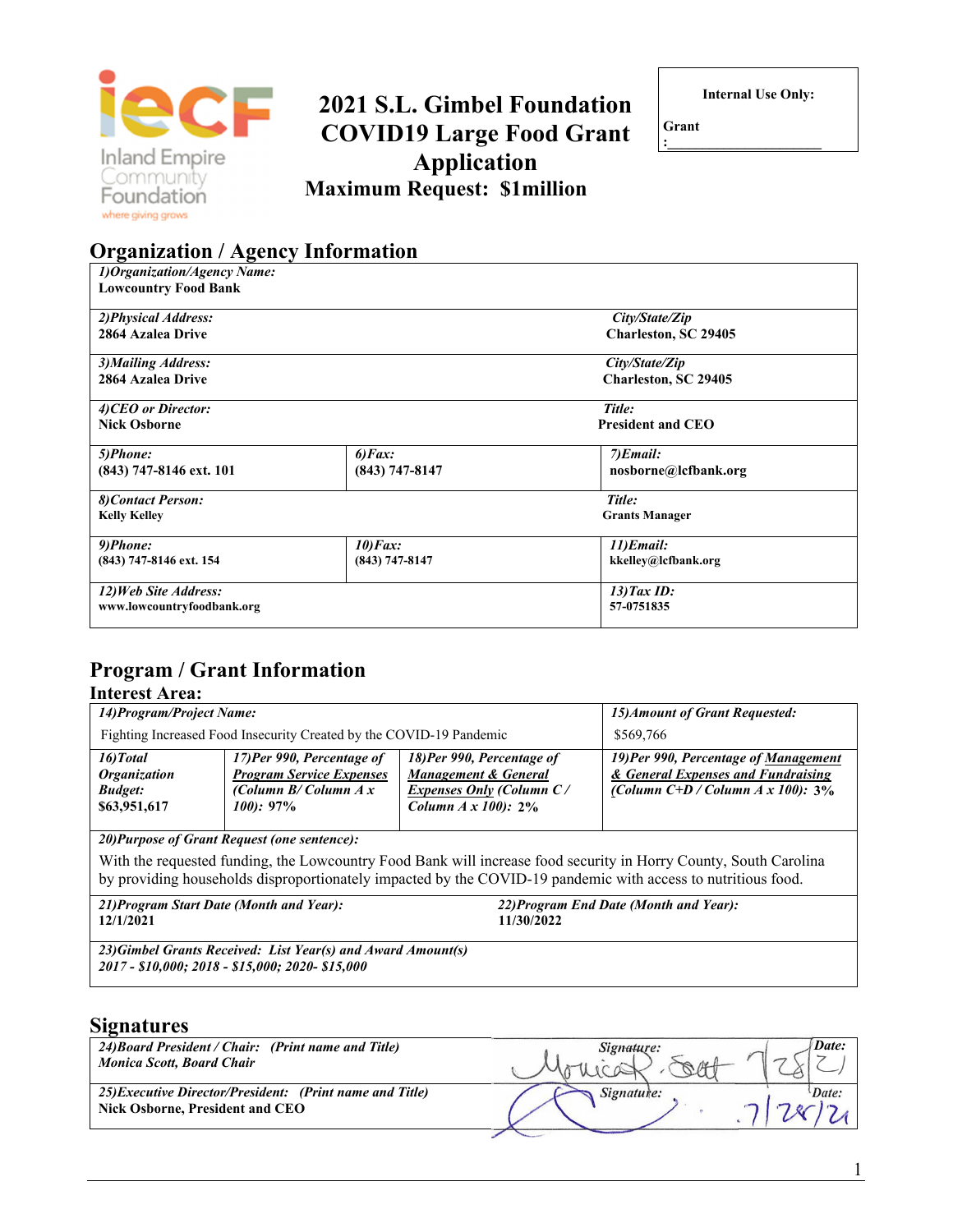# **2021 S.L. Gimbel Foundation Fund APPLICATION Narrative**

Please provide the following information by answering **ALL** questions (I to IV), **12 Font, One Inch Margins.** Use the format below (I to IV). Type your complete answers to the question directly below the question. Please do not delete the questions/instructions/examples and provide clear, specific, and concise answers.

#### **I. Organization Background**

A) What are the history, mission and/or purpose of your organization? Founded in 1983, the Lowcountry Food Bank's (LCFB) mission is to lead the fight against hunger in our community, and our vision is to end hunger in coastal South Carolina. The LCFB serves the 10 coastal counties of South Carolina (Beaufort, Berkeley, Charleston, Colleton, Dorchester, Georgetown, Hampton, Horry, Jasper and Williamsburg). The LCFB is a member of the national Feeding America network. The LCFB began its operations by distributing food to local emergency feeding agencies from a 10,000 square-foot rented building in Ladson, South Carolina. To improve access to food resources for rural feeding agencies in areas outside the Charleston metropolitan area, the LCFB opened its first regional food center (RFC) in Yemassee (Beaufort County) in 2000. In 2002, the LCFB opened another RFC facility in Myrtle Beach. In November 2008, the LCFB moved into a 60,000 square-foot facility in Charleston. Funded by a five-year capital campaign, this facility includes a warehouse, loading dock, volunteer and community centers and a full-scale production kitchen. The LCFB has developed targeted foodassistance programs to alleviate hunger among children, families, veterans, and seniors including nutrition education, prepared meals for veterans, children afterschool and during the summer, and homebound seniors, fresh produce distributions and a program to support small-scale farming enterprises. The LCFB leads the fight against hunger by procuring and distributing food in partnership with nearly 300 non-profit and faith-based organizations including soup kitchens, homeless shelters, and emergency food pantries. The LCFB distributed more than 39 million pounds of food and essential products in 2020 (36% of all food distributed was fresh produce a total 14,454,362 pounds). The LCFB advocates on behalf of those who experience hunger and helps empower people to make healthy and nutritious food choices. We believe our vision to end hunger in coastal South Carolina is achievable through three guiding principles: feed, advocate, empower. The LCFB has a dedicated staff of 80 employees, and more than 1,500 community volunteers serve over 40,000 hours at the LCFB each year.

B) How long has the organization been providing programs and services to the community? For over 37 years, the LCFB has been leading the fight against hunger in coastal South Carolina.

C) What are some of your past organizational accomplishments (last three years)? Led by our guiding principles of "Feed. Advocate. Empower.," the LCFB is committed to strategic growth that supports equitable access to nutritious food, particularly in high-need communities, creating new partnerships that promote food for health and well-being, advocating at the local, state, and federal levels on behalf of those who are food insecure, and empowering our clients through nutrition education and service with dignity. To ensure we continue to meet the nutritional deficits in our community, and work to alleviate some of the decisions and coping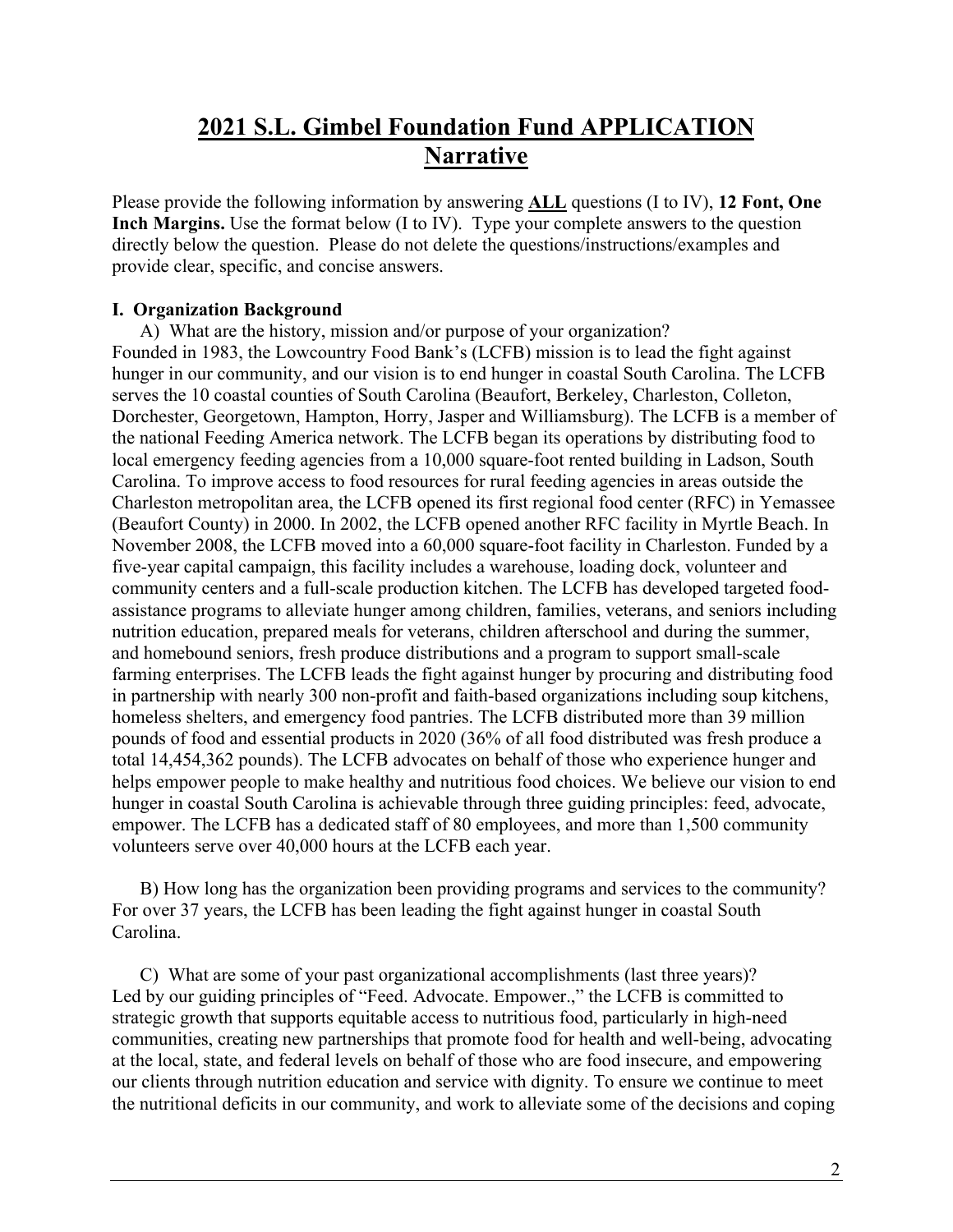strategies our clients have to make, the LCFB created a Nutrition Policy in 2020 that sets forth an organizational commitment to procuring and distributing foods that alleviate the burdens of food insecurity that can perpetuate the cycle of poverty. The LCFB is unique among other food banks given our focus on nutrition and equitable access to nutritious food. We are a leader in the field as a result of the collaborative work and policies that have been developed around these focus areas.

The LCFB operates a variety of hunger-relief initiatives targeting populations disproportionately affected by food insecurity including:

• Child Hunger-Relief: The LCFB regularly feeds over 9,000 children through the BackPack Buddies weekend hunger-relief program, the Kids Cafe afterschool feeding program, the Summer Meals program, the School Pantry program, and the School Markets program that establishes a permanent food pantry in high-need schools.

• Veteran Hunger-Relief: The LCFB partners with the Ralph H. Johnson VA Medical Center in Charleston to maintain an emergency food pantry in the medical center and to provide prepared meals for patients receiving cancer treatments. Each month, the LCFB partners with Soldiers' Angels to provide more than 190 food-insecure veterans and their families with nutritious food including fresh produce, shelf-stable and perishable items. At the distributions, the veterans and their families are each able to receive approximately 50 pounds of food. Since 2019, the LCFB has been providing prepared healthy meals and monthly fresh produce distributions for more than 60 veterans and their families residing at Patriot Villas (a housing facility for veterans experiencing homelessness).

• Senior Hunger-Relief: The LCFB distributes over 2,100 boxes of food to low-income seniors and produces more than 8,000 meals each month for homebound seniors.

• Fresh Produce and Drive-Thru Mobile Pantry Distributions: The LCFB provides nutritious shelf-stable food, fresh produce and/or other perishable items directly to families through distributions in communities throughout the 10 coastal counties. In 2020, the LCFB conducted 120 distributions providing more than 33,800 families with over 1.4 million pounds of nutritious shelf-stable food and fresh produce in high-need communities including food deserts and rural areas where access to food resources is limited.

• Cooking Matters: Since 2012, the LCFB has utilized the Cooking Matters curriculum to empower low-income people at risk of hunger with the skills, knowledge, and confidence to make healthy and affordable meals on a budget. In 2020, the LCFB reached over 192,000 people through nutrition education including: Cooking Matters 6-week courses and Cooking Matters at the Store tours.

As a result of the pandemic in March 2020, the LCFB quickly adjusted our business model due to drastic declines in food donations, social distancing requirements, and the need for lowcontact distributions. The LCFB remained fully operational throughout this crisis. Drive-thru food distribution models were created and are being successfully executed to protect our partner agencies, neighbors in need, volunteers, and employees. More than 100 drive-thru distributions have been conducted in communities that have been disproportionately affected by the pandemic.

Each year, the LCFB serves more than 200,000 food-insecure individuals throughout the 10 coastal counties of South Carolina and in 2020 the number of individuals served exceeded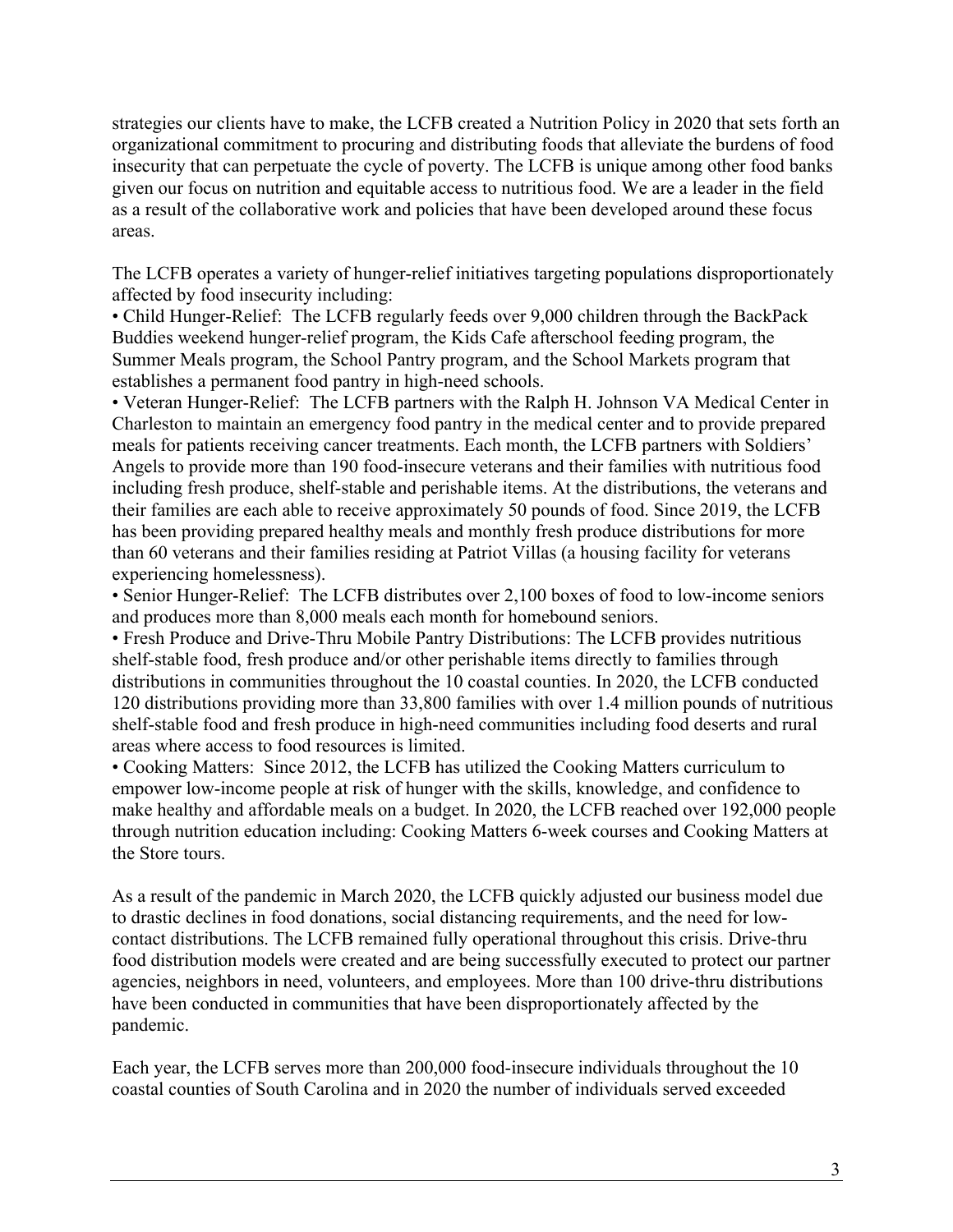280,000. In 2020, the LCFB distributed 23% more pounds of food and other essential items (39.6 million) than in 2019 (32.1 million). The LCFB has distributed more than 13.4 million pounds of food in response to the impacts of the pandemic, including: 112,522 disaster relief boxes containing shelf-stable food, 187,517 boxes of fresh produce, 21,796 prepared meals for homebound seniors and individuals experiencing homelessness.

Since 2019, the LCFB has been utilizing GIS mapping to analyze the gaps in access to healthy foods throughout our service area. The analysis drives the LCFB's commitment to providing equitable access to healthy food and helps target food assistance initiatives for disproportionately affected communities, individuals, and families.

# **II. Project Information:**

A) Statement of Need

Specify the community need(s) you want to address and are seeking funds for. Include demographics, geographic characteristics of the area or community to be served, community conditions and income level. Include relevant statistics.

The COVID-19 pandemic has caused a public health and economic crisis, the effects of which are widespread and long-lasting. In a region with a tourism-driven economy, hunger is a daily reality for even more children, adults, veterans, and seniors, and the need for food assistance is great. The repercussions of the pandemic are affecting people that have never faced food insecurity before and adding hardship for disproportionately affected populations in an area with persistent challenges and barriers including vast food deserts, a high cost of living, and the lack of an adequate public transportation system. At the beginning of the pandemic, the LCFB's partner feeding agencies saw a more than 40% increase in new families served and an over 200% increase in the need for food assistance. Even with schools and businesses reopening, the increased need for food assistance has not subsided. Feeding America is projecting that the significant increase in the need for food assistance throughout the country is going to persist for at least 18 months, and the food insecurity rate in Horry County, South Carolina has increased by 30% resulting in 50,850 individuals facing hunger every day. For children, the increase in the food insecurity rate is even more devastating at 39%, resulting in 13,850 children (22.7% of the child population) not having consistent access to the nutritious food they need to live healthy, active lives. As another wave of the virus is threatening the state of South Carolina and Horry County (258% increase over the last 14-days resulting in more than 2,000 cases in the state with Horry County being a hot spot with the most confirmed cases; only 41% of the total population of SC is vaccinated), difficult choices will have to be made again on whether to preserve public health or the local economy. As just one missed paycheck can mean the difference between stability and hunger for thousands of households.

Horry County is the 4th most populous county in the state with a population of 354,081. Myrtle Beach, a popular beach destination, is located in the county, however, there are vast areas that are rural. More than 12% of the population are veterans, and over 16% of the total population has a disability. Individuals aged 55 and older comprise 37% of the population. The median household income is \$50,704 which is below the state (\$53,199) and US average (\$68,703). The unemployment rate in 2020 was 8.6% higher than South Carolina (6.2%) and the US (8.1%). The two biggest employment industries in Horry County are Accommodation & Food Services (21%) and Retail Trade (19%) which are the most susceptible to closure and fluctuations in tourism.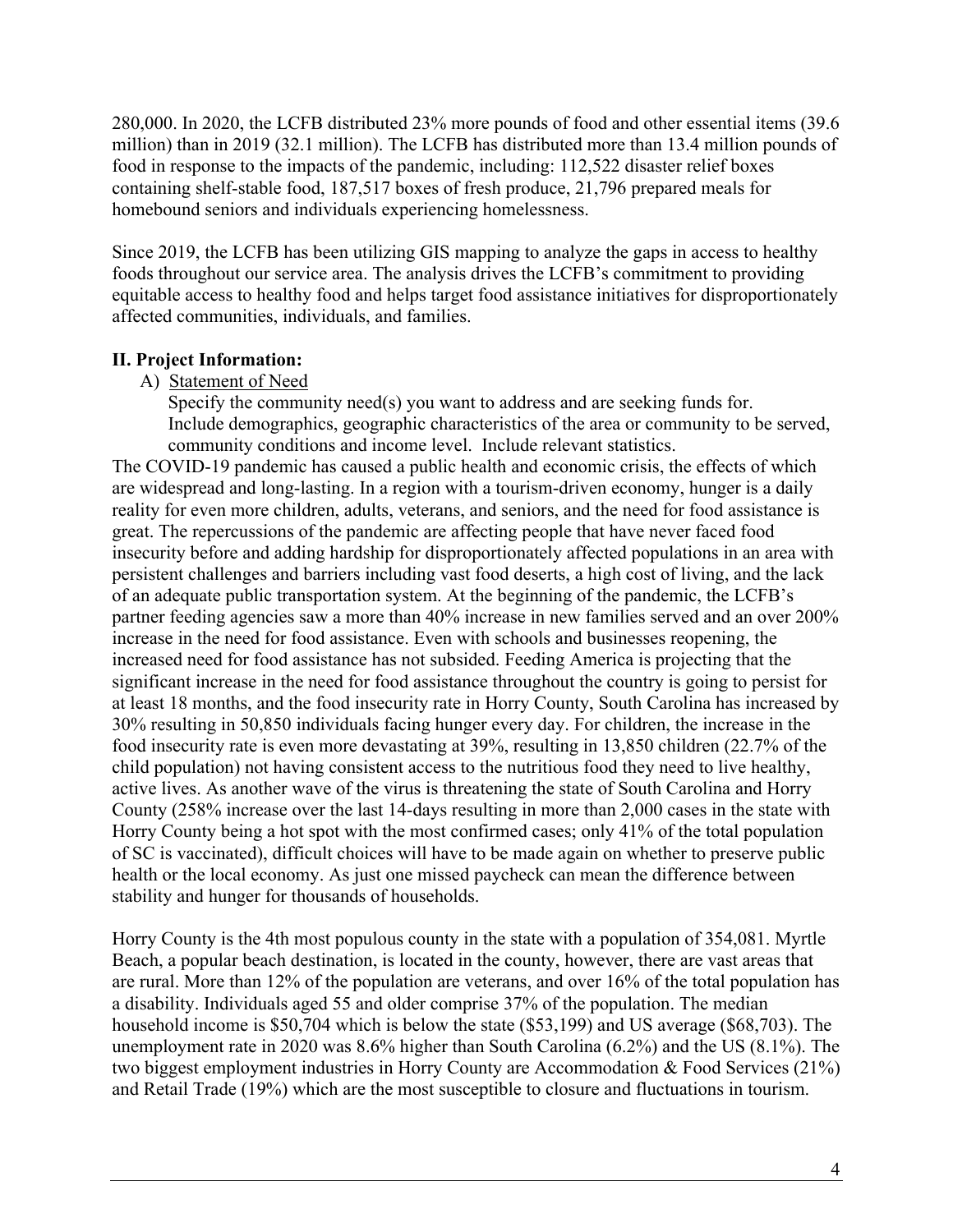The average annual wage for Accommodation & Food Services is \$22,568 and Retail Trade is \$32,552. Many families are struggling to meet their basic needs due to the increasingly high cost of living in Horry County, and the need for the Lowcountry Food Bank (LCFB) to fill in the gaps for families' food budgets has been exacerbated by rising food prices. Even before financial impacts of the COVID-19 pandemic, 12.7% of persons were living in poverty and a staggering 21% of children under the age of 18 live in poverty (KIDS COUNT Data). According to The United Way Association of South Carolina's Self-Sufficiency Standard for South Carolina, the most expensive areas to live in the state are located along the coast including Horry County. More than 40% of children live in single parent families. The hourly wage needed for a family consisting of one adult and one school-aged child to be self-sufficient (not receiving public or private assistance) to meet their basic needs is \$38,823. According to Feeding America, the racial inequity in coastal South Carolina (difference in poverty rate between Non-White (33%) and White (12%) residents) is significant at 21.5%, and the impacts of COVID-19 are only making matters worse.

As reported in Feeding America's most recent Hunger in America study, to cope with having a lack of food, over 78% of food-insecure households surveyed purchase inexpensive, unhealthy foods. This coping strategy is having a devastating impact on the health of families as they consume high caloric, low-nutrient dense foods. Food security and consistent access to nutritious food is a key social determinant of health that has a direct impact on an individual's wellbeing. Individuals who cannot afford or have barriers such as transportation to obtaining quality food rich in vitamins run the risk of developing chronic illnesses or exacerbating illnesses they may already have. Limited access to food can also have a domino effect on other social determinants or medical issues. Addressing this social determinant of health is important for improving health outcomes and reducing longstanding disparities in health and health care. Without consistent access to nutritious food, individuals face risk factors for obesity, cardiovascular disease, stroke, and type 2 diabetes. In addition, food-insecure individuals have more stomachaches and colds, frequent headaches, higher rates of hospitalization, iron deficiency anemia, asthma, tooth decay, and chronic health conditions including high blood pressure. USDA studies have also shown that food insecurity negatively affects children's cognitive development, overall health, and behavior which impede their success in school and ultimately life. Malnutrition can also negatively affect sleeping patterns and is linked to anxiety and depression. The tragic health effects of food insecurity are unnecessary and completely preventable. Ensuring access to proper nutrition can mitigate or prevent these conditions. Therefore, the LCFB is requesting funding to purchase 613,848 pounds of nutritious protein and dairy which can be cost prohibitive for families and the food bank to purchase. According to the U.S. Bureau of Labor Statistics, grocery prices rose an average of 3.5% over the last year, and meat prices are currently among the highest on record.

#### B) Project Description

Describe your food distribution program.

1. What are the specific activities of the food program?

With the requested funding, the LCFB, in partnership with at least 4 of our partner feeding agencies, will increase food security for 36,832 households in Horry County through the distribution of 613,848 pounds of nutritious protein and dairy. The LCFB will also be able to supplement the protein and dairy with fresh produce and other shelf-stable pantry items procured through other means. The partner agencies were chosen due to the number of households that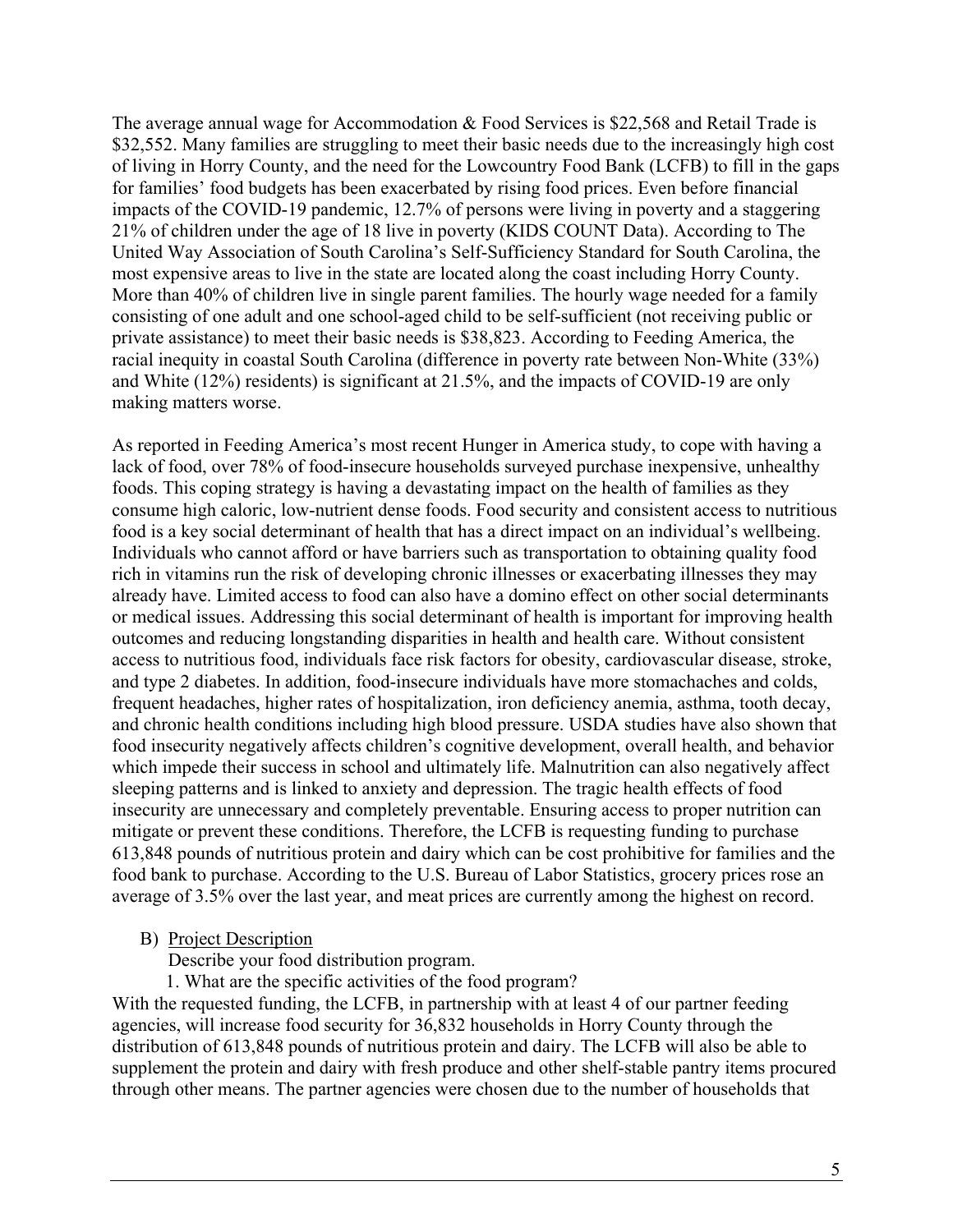they are serving as a result of the increased food insecurity impacts of COVID-19. In addition, the LCFB's commitment to providing equitable access to nutritious food is driven by GIS mapping that analyzes the gaps in food resources throughout our service area so we can target areas for direct-to-client food distributions.

As members of the LCFB, our partner feeding agencies are part of the Food Bank, and just as they share in the benefits of our product solicitation, purchase power, advocacy, and marketing efforts, they also share in the burden of fundraising through Shared Maintenance Fees. Shared Maintenance Fees help offset the cost of securing, storing, and distributing the millions of pounds of food we handle each year. This contribution to the operating costs of the LCFB is not the only source of Food Bank revenue, and indeed covers less than 15% of the total cost to distribute the food. The average shared maintenance cost is \$0.03/pound. In partnership with our agencies, we also purchase truckload quantities of Value Added Products (VAP) which are canned food items including chicken, vegetables, and fruit. The average cost for VAP is \$0.68/pound.

The Shared Maintenance and VAP Fees can be a barrier for our partner agencies in Horry County that have limited resources in high-need communities especially as the demand for food assistance has increased dramatically due to the impacts of the pandemic and now skyrocketing food prices. To further exacerbate the issue, donations that the Food Bank usually receives from retailers and food producers have decreased drastically due to issues in the food supply chain. Therefore, this funding will enable the LCFB to provide these agencies (free of Shared Maintenance and VAP fees) access to food that is normally cost prohibitive and increase the variety of nutritious food (protein and dairy) that is available for distribution to food-insecure households disproportionately affected by the COVID-19 pandemic in Horry County.

Throughout the year-long grant period, the LCFB will procure and coordinate the distribution of the purchased protein and dairy in partnership with our partner feeding agencies in Horry County. As needed, the LCFB's trucks will deliver the food to our partner feeding agencies and/or distribution sites in disproportionately affected communities with limited access to food resources.

#### 2. How do you identify/qualify those in need?

There are no qualifications, any individual seeking food assistance will be able to receive it. The LCFB and the participating partner agencies will conduct outreach including fliers to reach as many food-insecure households disproportionately affected by COVID-19 as possible at schools, community centers, churches, libraries, and other easily accessible public places throughout Horry County.

 3. How often is the food distribution offered (before COVID and now)? Our partner agencies have dedicated hours of service and scheduled distributions throughout the month. While the number of food distribution service episodes provided by our partner agencies may not have increased before COVID to now, the number of pounds distributed, and the number of individuals served has increased substantially. The LCFB has increased the number of distributions conducted directly in communities disproportionately impacted by the COVID-19 pandemic by 425%, from 4 distributions in 2019 to 21 distributions in 2020. So far in 2021, more than 10 distributions have been conducted in Horry County.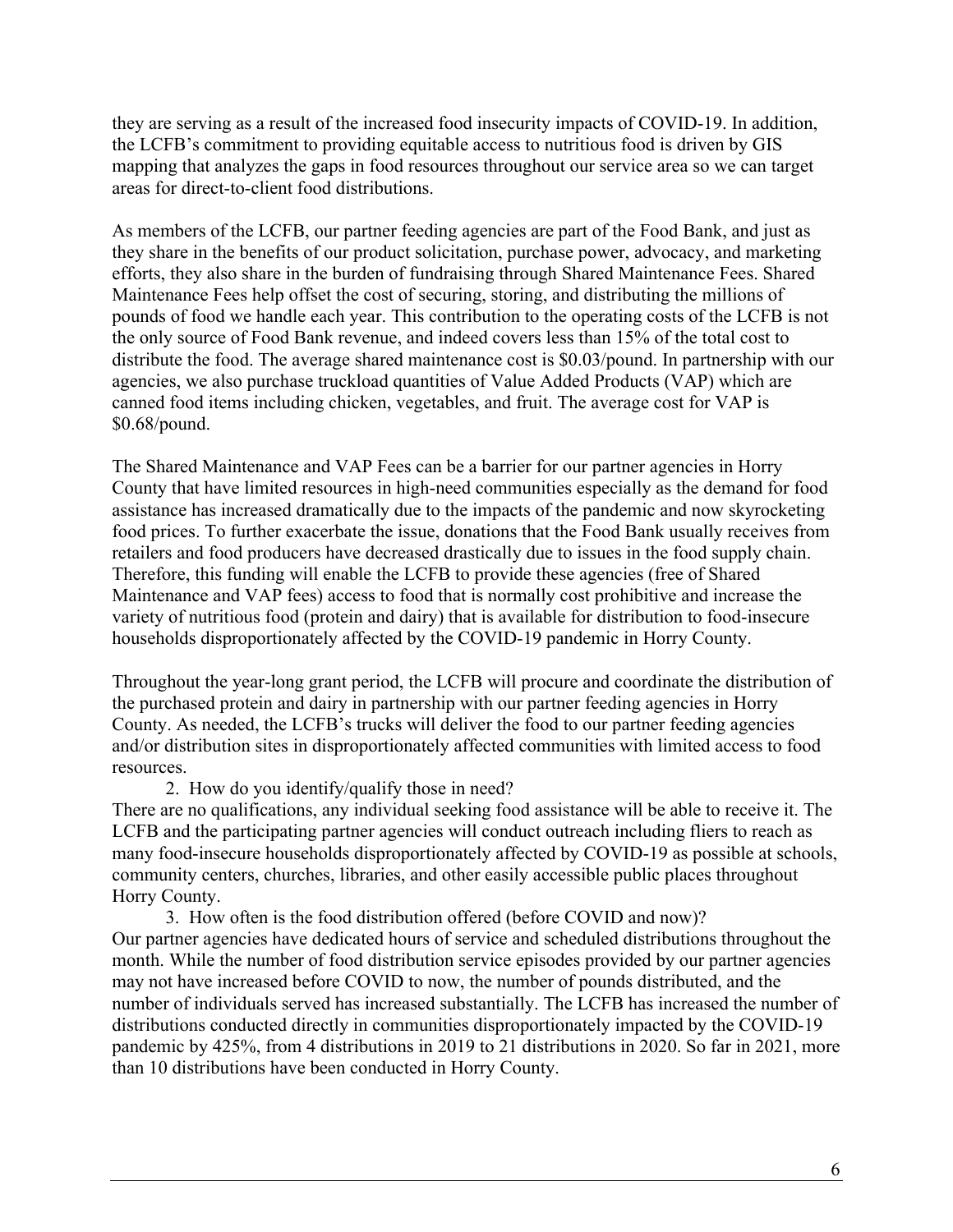4. How many people will be served by the food distribution program (children, youth, adults, seniors) that is being considered for the Gimbel Foundation request and the total program?

The LCFB estimates that a total of 36,832 people will be served by the food distribution program.

Children (0-17): 8,287 Youth (18-24): 2,504 Adults (25-59): 17,826

Seniors (60+): 8,215

 5. Please explain how you keep track of number of people served. The number of individuals served and their ages will be recorded by our partner agencies through a computerized reporting system, Link2Feed.

# **C) Project Goal, Objectives, Activities and Expected Outcomes**

**1. Note: Objective, Outcomes and Evaluation must all be based on the SAME QUANTIFIABLE CRITERIA (for example, "number served). This quantifiable criteria should refer to the grant amount you are requesting from the Gimbel Foundation only and not the total program.** 

# **State ONE GOAL, ONE OBJECTIVE, ONE OUTCOME. USE NUMBERS AND PLEASE DO NOT USE PERCENTAGES.**

- 2. **State ONE project goal. The Goal should be an aspirational statement, a broad statement of purpose for the project.** *Example: GOAL: House all homeless youth ages 18-24 in Mariposa County who are physically, mentally and legally able to work within 24 hours and help them become sufficient in 90 days.*
- 3. State **One Objective**. The Objective should be specific, measurable, verifiable, action-oriented, realistic, and time-specific statement intended to guide your organization's activities toward achieving the goal.

*Example: OBJECTIVE: House up to 145 homeless youth referred or who contact us within 24 hours.* 

**Specify the activities** you will undertake to meet the objective and number of participants for each activity.

*Example: ACTIVITIES:* 

*1. For each of 145 youth identified, develop a case management file. 2. Create a 90 day sufficiency action plan for each of the 145 youth. 3. Input weekly progress reports for each of the 145 youth.* 

4. **State One Outcome.** An outcome is the individual, organizational or communitylevel change that can reasonably occur during the grant period as a result of the proposed activities or services. What is the key anticipated outcome of the project and impact on participants? State in quantifiable and verifiable terms. *Example: OUTCOME: We expect to provide rapid rehousing to over 145 homeless youth in 2020.*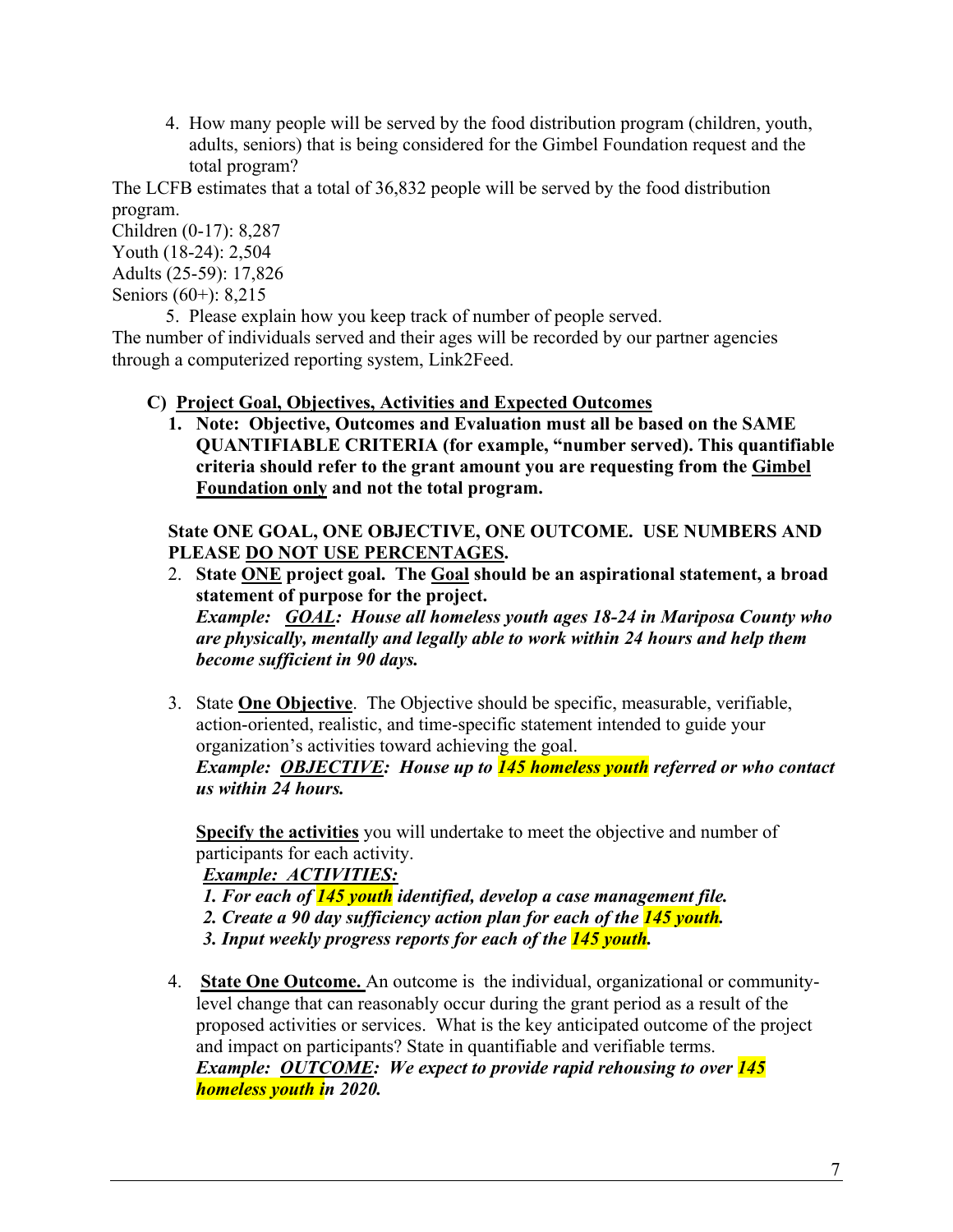5. **Evaluation:** How will progress towards the objective (per above) be tracked and outcome measured? State the number of people that will be evaluated per the objective.

Provide specific information on how you will collect relevant data and statistics that meet your objective and validate your expected outcome, **in a quantifiable manner**, as you describe your evaluation process.

*Example: EVALUATION: Using Build Futures' Salesforce data base client management and tracking system, generate reports on the number of clients served and housed. Track our role in housing 145 homeless youth. Account for additional successes or lower numbers of youth in the program.* 

**BELOW IS AN EXAMPLE OF GOAL, OBJECTIVE, OUTCOME AND EVALUATION: Objective, Outcome and Evaluation should align and should be written in a linear format, using actual numbers, and data that are quantifiable, and verifiable. Do not use percentages)** 

*GOAL: House all homeless youth ages 18-24 in Mariposa County who are physically, mentally and legally able to work within 24 hours and help them become sufficient in 90 days. OBJECTIVE: House up to 145 homeless youth referred or who contact us within 24 hours. ACTIVITIES:* 

*1. For each of 145 youth identified, develop a case management file.* 

*2. Create a 90 day sufficiency action plan for each of the 145 youth.* 

*3. Input weekly progress reports for each of the 145 youth.* 

*OUTCOME: We expect to provide rapid rehousing to over 145 homeless youth in 2020. EVALUATION: Using Build Futures' Salesforce data base client management and tracking system, generate reports on the number of clients served and housed. Track our role in housing 145 youth. Account for additional successes or lower numbers of youth in the program.* 

# **WRITE YOUR RESPONSES HERE AND Use the following format for your goal, objective, respective activities and expected outcome:**

### *GOAL:*

Increase food security in Horry County by providing households disproportionately impacted by the COVID-19 pandemic with equitable access to nutritious food.

### *OBJECTIVE:*

Distribute at least 613,848 pounds of protein and dairy to more than 20,462 households in Horry County.

# *ACTIVITIES:*

1. Collaborate with at least 4 partner agencies to distribute 613,848 pounds of nutritious food (protein and dairy).

2. Procure and distribute more than 613,848 pounds of protein and dairy to 20,462 households. The LCFB will pair the protein and dairy with fresh produce and additional shelf-stable pantry items procured as a result of other funding sources.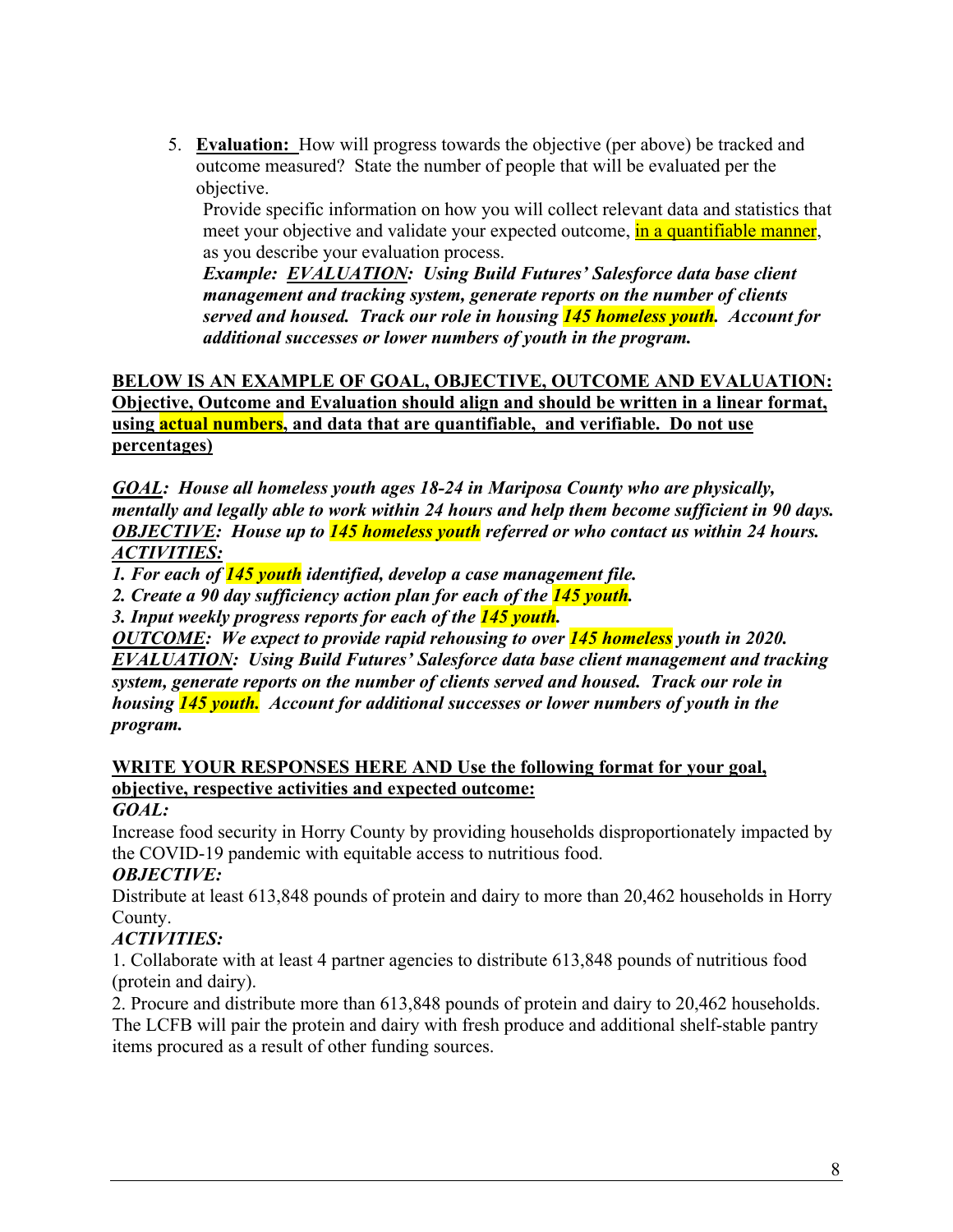3. Track the pounds distributed and the number of children, youth, adults, and seniors served utilizing the food bank's computerized inventory system and monthly reporting from our partner agencies.

4. Utilize GIS mapping to target and provide outreach to disproportionately affected communities promoting equitable access to nutritious food throughout Horry County.

# *OUTCOME:*

More than 20,462 households in Horry County will receive 613,848 pounds of nutritious food thereby supporting their recovery from the COVID-19 pandemic and increasing their food security in 2022.

# *EVALUATION:*

To document the number of children, youth, adults, and seniors served, the LCFB's partner agencies will use Link2Feed, a client management system. The LCFB will generate monthly reports through Link2Feed to track the number of individuals and their age range who receive food assistance as a result of this grant funding at each participating partner agency and distribution. The food purchases (613,848 pounds) and distributions will be tracked through the LCFB's computerized inventory management system, Ceres Navision. This allows the LCFB to account for every pound distributed and every dollar spent precisely and in real time. When the food product is ordered (as detailed in the project budget), a purchase order will be created and entered in the inventory management system. Upon receipt of the product, it is weighed and verified against the bill of laden, then staff receive and post the product into the inventory system. When the invoice is received for the product, the Finance team will confirm the quantity and price of the product against the system purchase order. Once confirmed, the invoice and grant code (specific for the S.L. Gimbel Foundation) will be posted into the system. The LCFB staff will track the distribution of the 613,848 pounds of food purchased through this grant funding through Ceres as well. Staff document in Ceres where each pound of food is distributed to (partner agency and/or direct-to-client distribution), and the system generates invoices detailing the total amount of pounds distributed to each site. In addition, the participating partner agencies receiving the food purchased through this grant funding will submit meal reports to the LCFB documenting the food distributed each month.

### **D) Timeline**

 Provide a timeline for implementing the project. The start date and end date should be the same dates on the cover page.

The project start date is:

December 1, 2021

The project end date is:

### November 30, 2022

Include timeframes for specific activities, as appropriate.

Throughout the year-long grant period, beginning in December 2021, the LCFB will procure nutritious protein and dairy to fill the pantries of at least 4 participating partner agencies to meet the increased need for nutritious food due to the impacts of the COVID-19 pandemic. The LCFB will also deliver the food and provide staff and volunteer support as needed for the scheduled distributions occurring in communities disproportionately affected by the COVID-19 pandemic. Each month, the participating partner agencies will submit monthly reports through Link2Feed detailing the number of individuals served, and meal reports detailing the pounds distributed. The LCFB will be in constant communication with our partner agencies and feedback will be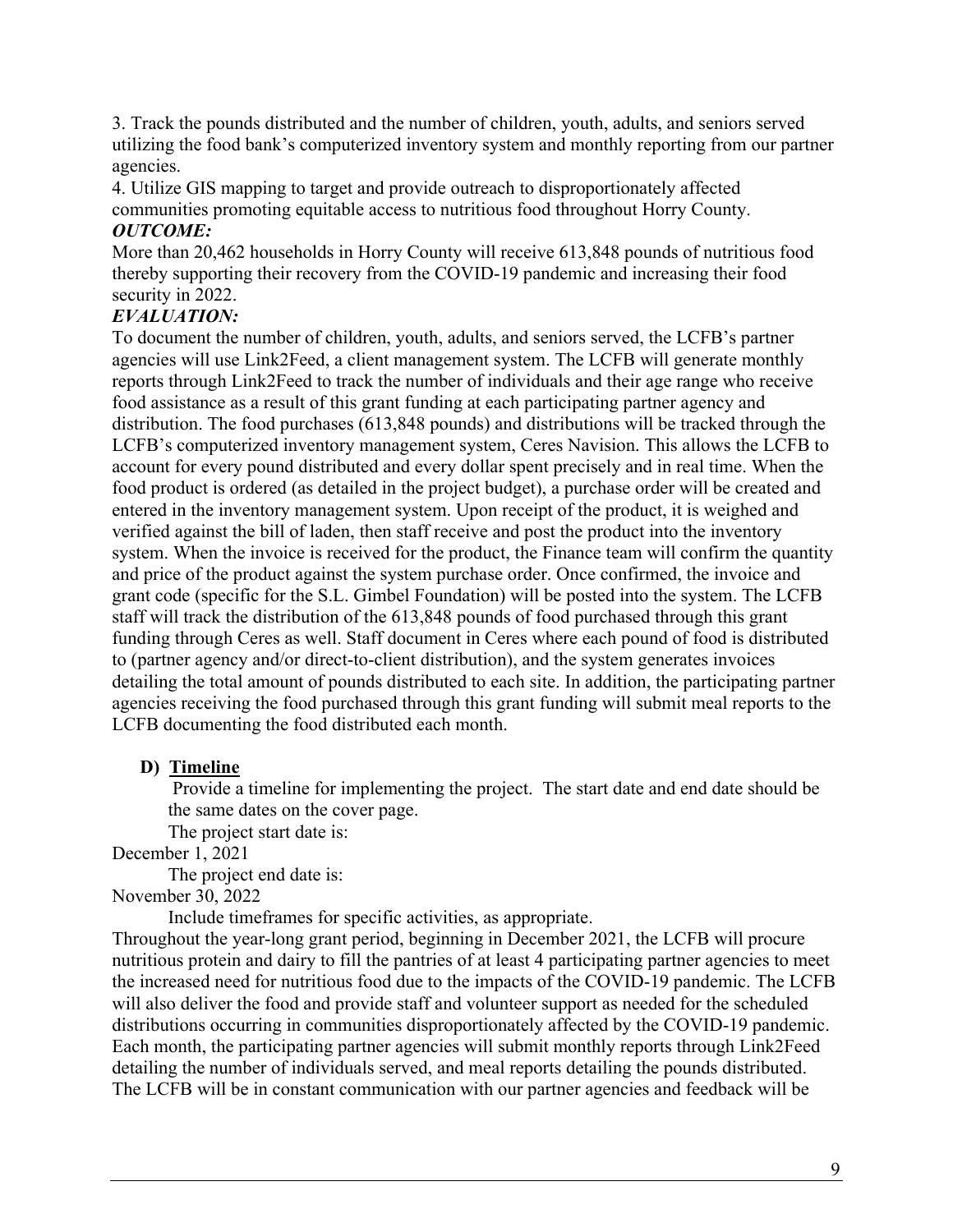sought from the community throughout the grant period to ensure that we are meeting the needs of food-insecure households throughout Horry County.

# **E) Target Population**

1. Who will this grant serve?

This grant will serve food-insecure households disproportionately impacted by COVID-19 in Horry County including children, veterans, and seniors. Horry is the largest county in South Carolina with a mix of concentrated urban areas such as Myrtle Beach on the coast and vast rural areas more inland. Demographics of the clients that this grant will serve:

Black: 55% White: 32%

Hispanic/Latino: 8%

Other: 5%

2. How many people will be impacted? Provide a breakdown: Number of Children, Youth, Adults, Seniors.

The LCFB estimates that a total of 36,832 people (20,462 households) will be served by the food distribution program.

Children (0-17): 8,287 Youth (18-24): 2,504 Adults (25-59): 17,826 Seniors (60+): 8,215

# **F) Community Partners**

1. How does this program relate to other existing projects in the community? The LCFB partners with more than 30 non-profit and faith-based organizations, community partners and the school district to operate hunger-relief programs throughout Horry County. In 2020 these partnerships along with the LCFB's direct-to-client distributions provided households with 6.4 million pounds of food and other essential items, compared to 5.7 million in 2019.

2. Who are your key community partners? Provide a brief description of each key partner and their role(s) in this program.

The LCFB chose 4 of our dedicated partner agencies to participate in this program based on data collected about the increased food insecurity in the communities they serve due to the COVID-19 pandemic, and our GIS mapping analysis. Strategically building the capacity of these partner agencies to distribute more nutritious food, specifically protein and dairy, will not only increase the level of service to their communities but reach people previously not served, many as a result of the current crisis and populations disproportionately affected by poverty and food insecurity.

Churches Assisting People has been a partner agency of the LCFB since 2004. Along with their food pantry, they also provide households (when funding is available) with additional resources including rental assistance, utility assistance, prescriptions (non-narcotic), gas vouchers for heating, gas vouchers for job interviews or medical appointments, local bus tickets, and lodging (1-2 nights only) for emergency stays. They serve the entire county but target the areas of Conway and Aynor. Their hours of operation are Monday – Thursdays from 10am-2pm.

Chesterfield Missionary Baptist has been a partner agency of the LCFB since 2019. They currently only operate a food pantry. They predominantly serve residents from the rural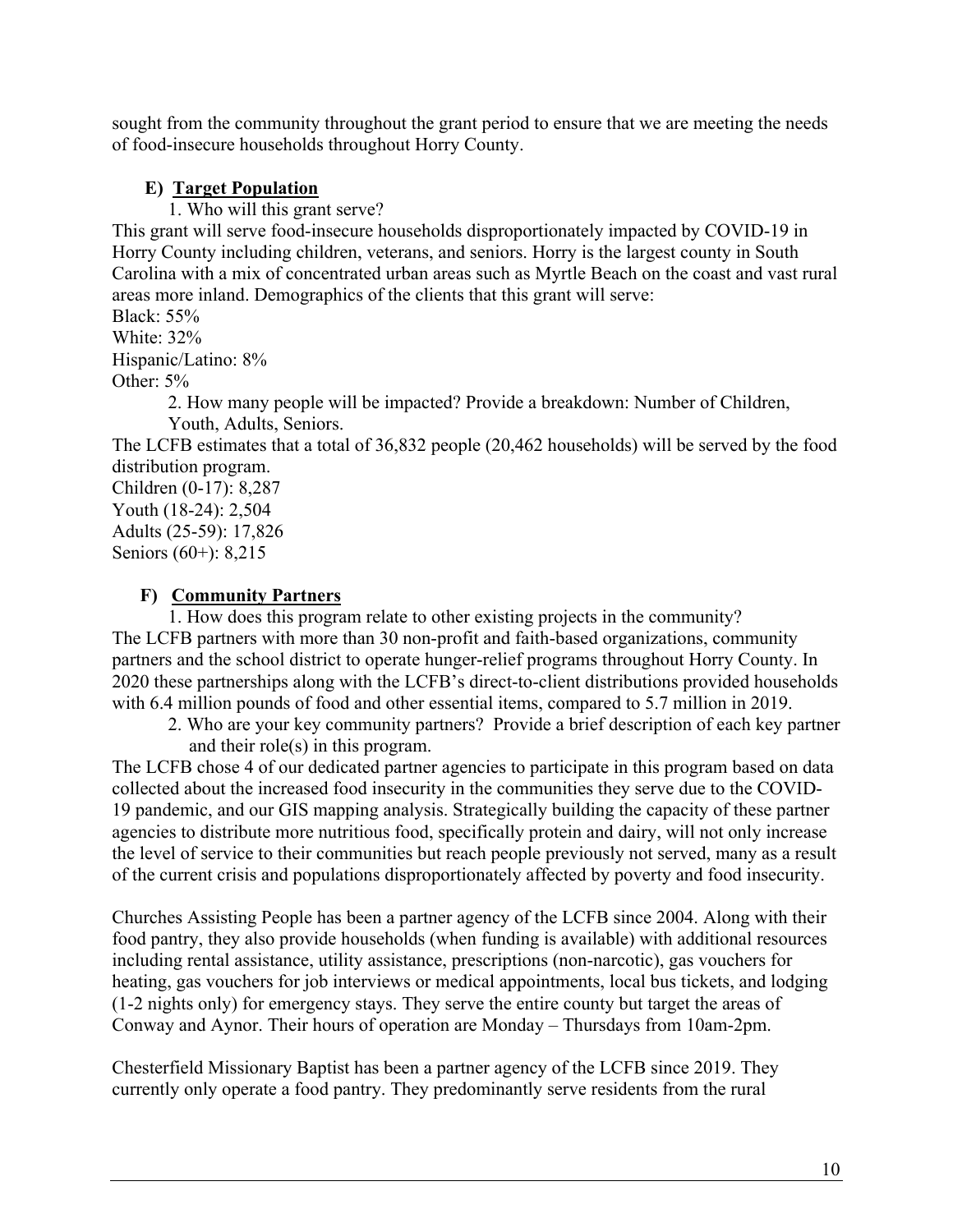communities of Longs and Little River in addition to Conway and Myrtle Beach. Their hours of operation are Tuesdays from 12pm-4:30pm.

Crossway Baptist Church has been a partner agency of the LCFB since 2011. In addition to their food pantry, they also deliver food to homebound seniors and clients with transportation barriers. They predominantly serve residents from the rural community of Loris. Their hours of operation are the first Thursday of every month from 12pm-2pm and the third Thursday of every month from 5pm-7pm to reach working families.

Faith Outreach Ministries of the Grand Strand has been a partner agency of the LCFB since 2011. In addition to their food pantry, they also conduct mass food distributions in Horry County. They predominantly serve Surfside Beach, Myrtle Beach, Socastee, and Conway. The food pantry is open every third Saturday of the month from 8am-10am, plus an additional 1-2 distributions every month to reach more families.

3. How are you utilizing volunteers?

All the partner feeding agencies participating in this program are managed by volunteers. The dedicated volunteers operate all aspects of the food pantries including but not limited to distribution and reporting.

### **G) Use of Grant Funds**

 How will you use the grant funds? This answer should align with the specific activities previously outlined in C) Project Goal, Objectives, Activities and Expected Outcomes The LCFB will use the grant funds to purchase at least 613,848 pounds of protein (meat and nonmeat) and dairy. The food will be distributed to 20,462 households disproportionately impacted by the COVOD-19 pandemic through direct-to-client distributions and in partnership with at least 4 partner agencies in Horry County.

#### **III. Project Future**

### **A) Sustainability**

 Explain how you will support this project after the grant performance period. Include plans for fundraising or increasing financial support designated for the project. The LCFB is committed to not only providing nutritious food and nutrition education to people experiencing food insecurity but also in eliminating hunger in coastal South Carolina. Since 1983, the LCFB has been leading the fight against hunger in our community and will continue to do so until no one experiences food insecurity in the 10 coastal counties of South Carolina including Horry County. In 2019, the LCFB due to the increased demand for food assistance in the northern region of our service area, moved to a new location in Myrtle Beach with 20,000 square feet of usable space. Since moving to the larger facility, the LCFB has been working diligently to build our portfolio of donors and develop relationships with major donors, foundations, and corporations in Horry County to fund major initiatives in the region. The LCFB will utilize this grant program and its impact to leverage additional resources including the opportunity to engage with other donors to sustain the project after the grant performance period. The LCFB will also work with our partner agencies to build their awareness and capacity for fundraising so they can assist us in purchasing nutritious food products in 2023 including seeking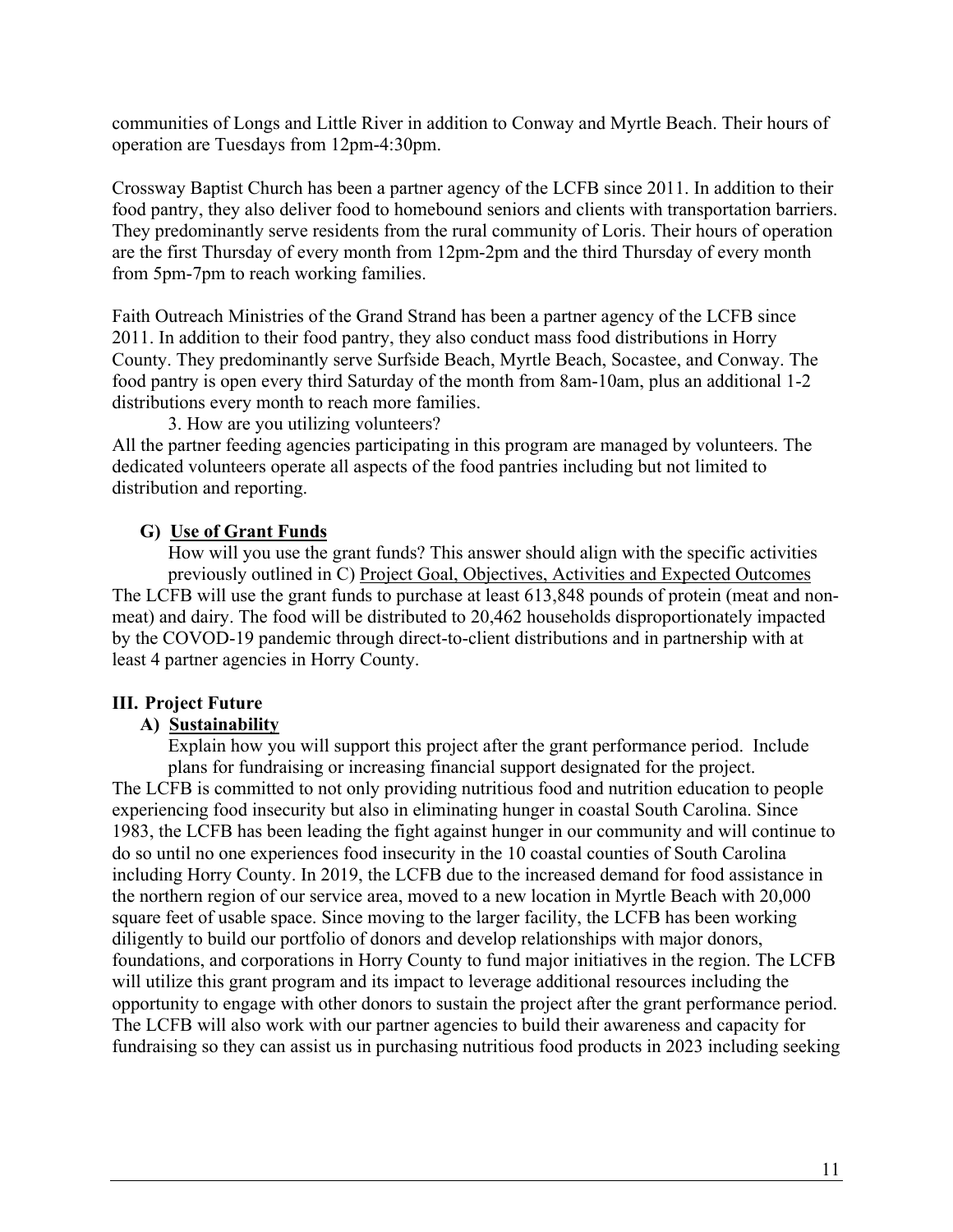support from the United Way of Horry County. In order to receive more donated food, particularly protein and dairy, to support our partner agencies, the LCFB will continue to engage with grocery retailers in Horry County to expand our Retail Store Donation program.

# **IV. Governance, Executive Leadership and Key Personnel/Staff Qualifications**

A) Governance

1. Describe your board of directors and the role it plays in the organization.

The LCFB has a dedicated board of 19 members consisting of professional and community leaders. Each member is able to serve two, three-year terms. Responsibilities of the board include the following:

Ensure adherence to the mission of the organization. The Board will review the mission and related purpose annually to ensure that the programs and services of the organization are aligned with the stated and approved mission and purpose. Modifications to the mission and purpose will be made in consultation with the senior management of the organization.

Select the Chief Executive Officer. The Board of Directors of the Lowcountry Food Bank implements the contingency plan to ensure orderly operations in the event of a temporary or permanent absence of the President/CEO.

Evaluate Chief Executive Officer and assess his/her performance. Conduct a formal documented annual review of CEO performance and ensure that the process for determining the compensation level of the CEO includes current independent comparative data. Board has contingency plans and processes in place to address underperformance by the CEO.

Review and monitor the organization's programs and services. The board will receive periodic updates on the programs and services of the Lowcountry Food Bank to ensure they are consistent with the mission and strategic plan of the organization.

Ensure adequate financial oversight. The board, led by the board treasurer, will monitor the financial health of the organization by reviewing monthly financial statements, approving an annual budget, reviewing the annual financial audit and IRS 990 and other relevant financial documents. The board will have contingency plans and processes in place to address financial concerns.

Ensure key risks are identified and managed. The board, led by the Finance Committee, will support management in systematically identifying key risks, potentially including but not limited to legal, programs, receivables, insurance, debt service, DOT regulations, food safety and contamination, theft/embezzlement, HR issues, volunteer suitability, protection of confidential donor information, employee grievances, fundraising etc.

Ensure applicable legal policies are in place and enforced. The board will review and sign the Conflict of Interest policy annually and ensure enforcement of the policy. The board will also establish and review self-dealing policies, whistle-blower policy, privacy policy and document retention/destruction policies.

Enhance the organization's public standing. The Board should clearly articulate to the public the organization's mission, accomplishments and goals and garner support from the community. Actively participate in board meetings. Board members are expected to attend and participate in all regularly scheduled board meetings. The expectation is that the workload will be shared among board members with deadlines and action items clearly outlined in board meeting minutes. If a board member is not actively involved in ongoing activity or has a pattern of not attending meetings, the board chairman will bring this before the Executive Committee for discussion and either adjust the members' level of involvement or help them exit the board, as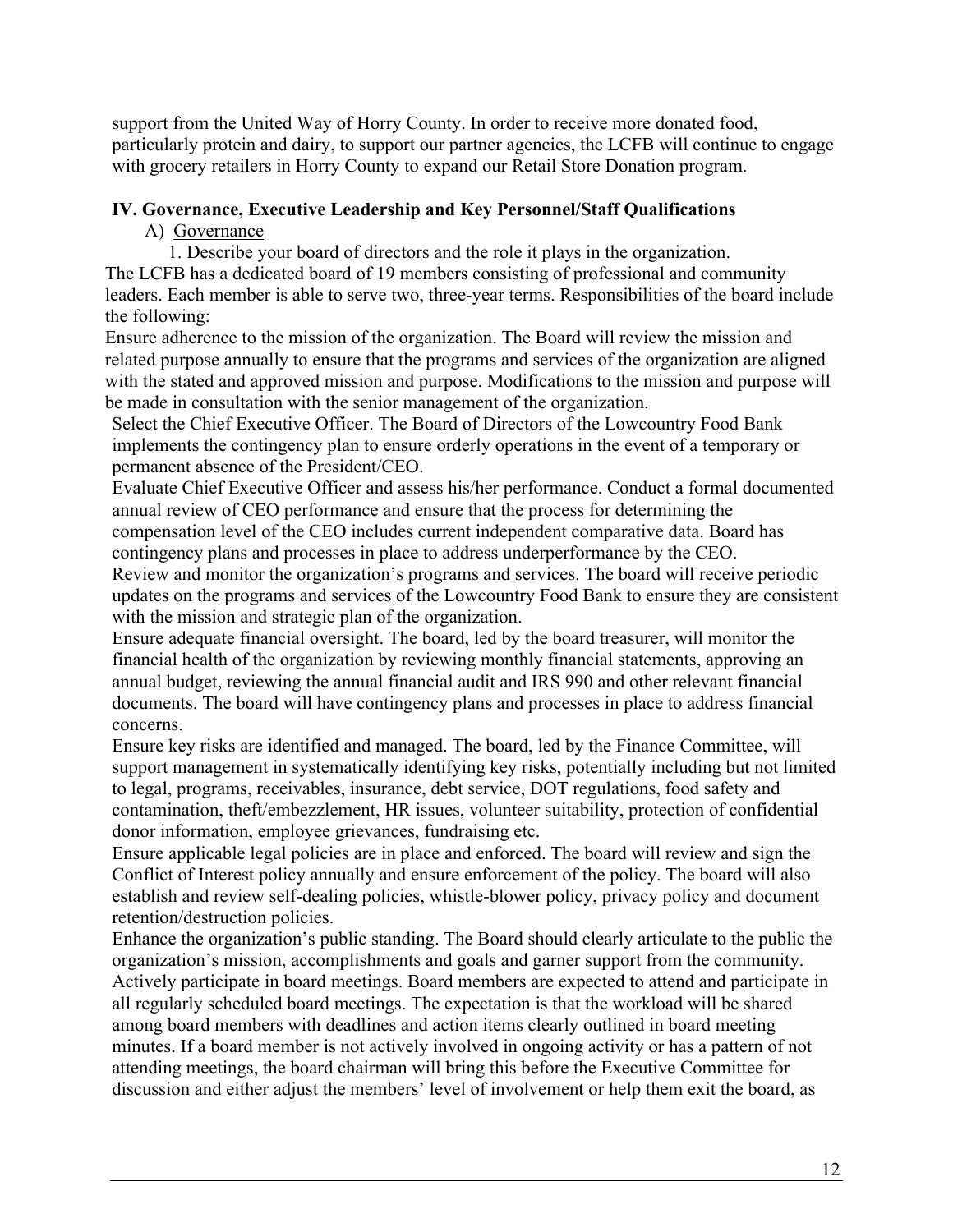appropriate.

Understand and participate in the fundraising needs of the organization. Board members are expected to attend and promote the Chefs' Feast event held in February. Board members will treat LCFB as a top philanthropic priority reflected in an annual gift that is meaningful to him/her. The board will ensure that 100% of board members make an annual contribution that is commensurate with their capacity.

Additionally, the board is asked to identify and cultivate major individual, corporate or foundation gifts.

Build a high-functioning board. The board will complete an annual self-assessment and identify key areas of strength and opportunities for development. Formal job descriptions for board members will be reviewed every two years and modified as needed. The board will be actively involved in identifying, cultivating, and recruiting new board members on an ongoing basis and hold a formal orientation for new board members. The board will hold an annual retreat. Monitor and review the annual report. The board will ensure that an annual report is prepared annually, in accordance with the organization's contract with Feeding America. Ensure adherence to bylaws. The board will review bylaws every two years and will have a designated member of the board to serve as parliamentarian who is well versed in the requirements of the bylaws.

2. What committees exist within your board of directors? Committees that exist within the LCFB's Board of Directors include the Executive Committee, Finance Committee, Governance Committee, and Development and Communications Committee.

3. How does the board of directors make decisions? The LCFB's Board of Directors is a Governance Board and they make decisions in accordance with the approved bylaws and Robert's Rules of Order.

### B) Management

 1. Describe the qualifications of key personnel/staff responsible for the project. Nick Osborne was named President & CEO of the LCFB in February 2021. Nick has more than 30 years of experience as a leader in international development and humanitarian operations within the non-profit sector. His expertise includes work in over 40 developing and high-risk countries with global, international organizations. Most recently, he served as VP of International Programs & Operations at CARE USA, where he served in many executive leadership roles for 25 years. At the LCFB, Nick oversees an annual distribution of nearly 40 million pounds and a staff of 80 based in three distribution centers. He is an active member of Feeding the Carolinas and Feeding America. His role as President & CEO is a full-time paid position, and he works 50 hours/week. Nick earned a Master of Science degree in Agricultural Development from the University of London, and a Bachelor of Engineering degree in Civil Engineering and a Higher National Diploma from Kingston University in London.

Margaret Grant is the Vice President of Strategic Initiatives. A member of the leadership team, Ms. Grant is responsible for procuring food for nearly 300 partner feeding agencies and all of the LCFB's hunger-relief programs. An employee of the LCFB since 2006, she holds a bachelor's degree from the College of Charleston.